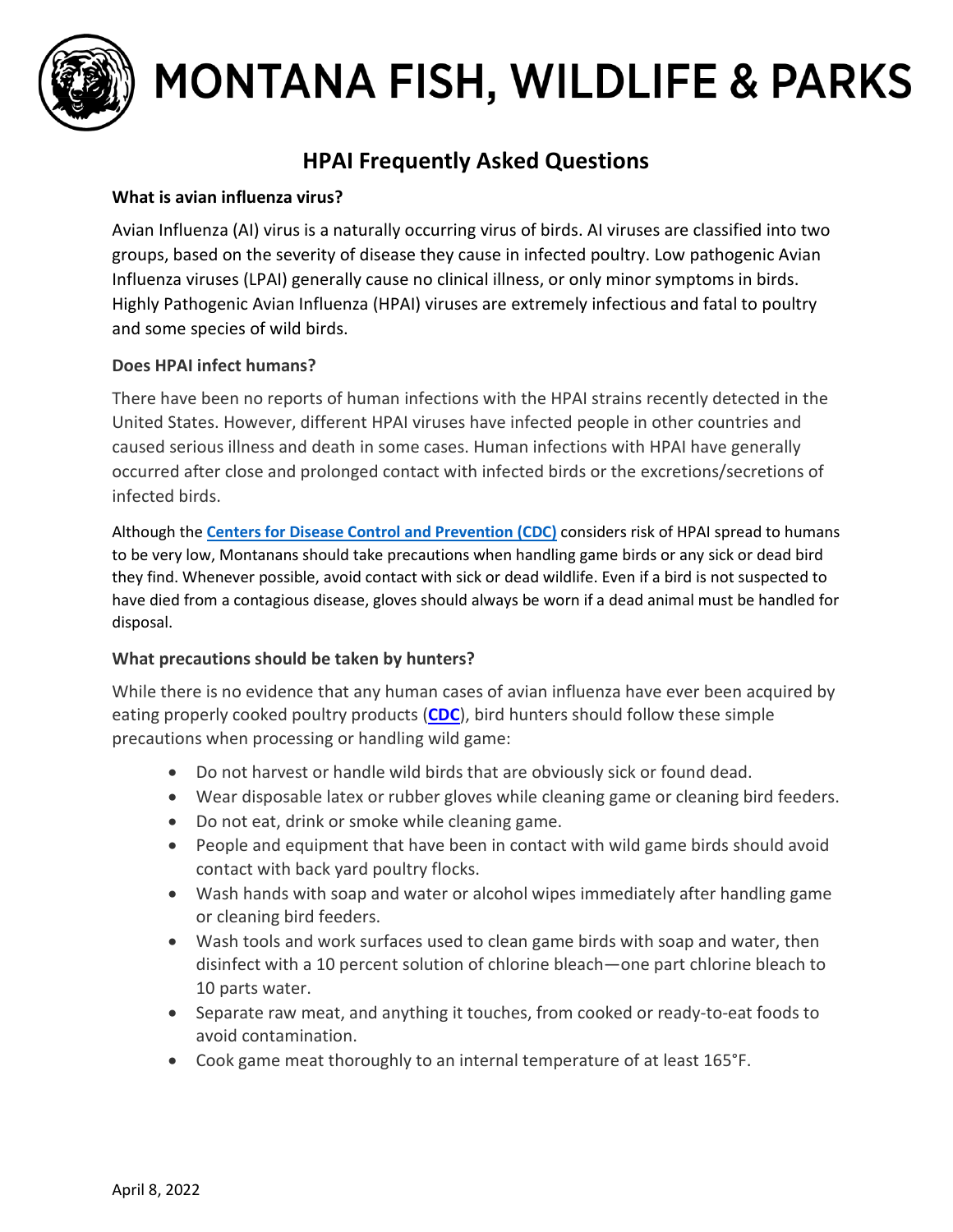#### **Where does HPAI occur?**

HPAI H5N1 was detected in Southeast Asia in 1996 and has since spread across Asia into Europe and Africa. H5N2 was detected in a Texas commercial chicken flock in 2004. From December 2014 through June 2015, the U.S endured a significant outbreak, with more than 200 cases of HPAI found in commercial and backyard poultry, as well as wild birds, across the country. The first known case of HPAI (H5N2) in Montana was detected in a captive Gyrfalcon in March 2015. Shortly after the virus was detected in the gyrfalcon, H5N2 was detected in a back yard poultry flock in Judith Basin County.

In December 2021, HPAI was once again detected in North America. Initial detection was in Newfoundland and Labrador. In February 2022, the virus was detected in a wild goose in Nova Scotia. HPAI was detected in South Carolina in January 2022 and has now been detected in all four bird migration flyways.

#### **What bird species are affected by HPAI?**

Domestic poultry such as turkeys and chickens are very susceptible to infection with HPAI. Wild waterfowl such as ducks and geese may carry the virus without exhibiting signs of illness; however, some infected waterfowl do develop disease. Birds of prey (falcons, hawks, eagles) also appear to be very susceptible to disease and may become infected by consuming infected waterfowl. Wild gallinaceous birds such as turkeys, quail, and sage grouse, and scavengers such as ravens, crows and gulls may be susceptible, but at this time HPAI has not been implicated in mortality events of these species. The detection of HPAI virus in a chickadee in Minnesota during the 2015 outbreak indicates that a wide variety of bird species may be vulnerable to the HPAI viruses recently detected in the United States.

#### **How does the virus spread from bird to bird?**

The virus is shed in oral and nasal secretions and feces of infected birds, and can be spread via aerosol, direct contact with infected birds, contaminated drinking water, or fomites (any inanimate object or substance capable of carrying infectious organisms) (Western, 2009). The role of migratory birds in the spread of Highly Pathogenic Avian Influenza is still being investigated.

#### **What are the symptoms of HPAI in birds?**

HPAI may cause significant disease in wild birds, depending on the specific virus and the host species. In some cases, birds can be infected and actively shedding virus without exhibiting signs of disease.

Symptomatic birds may exhibit any number of symptoms including respiratory distress, weakness, neurologic impairment (lack of coordination), seizures, and death, but are usually simply found dead.